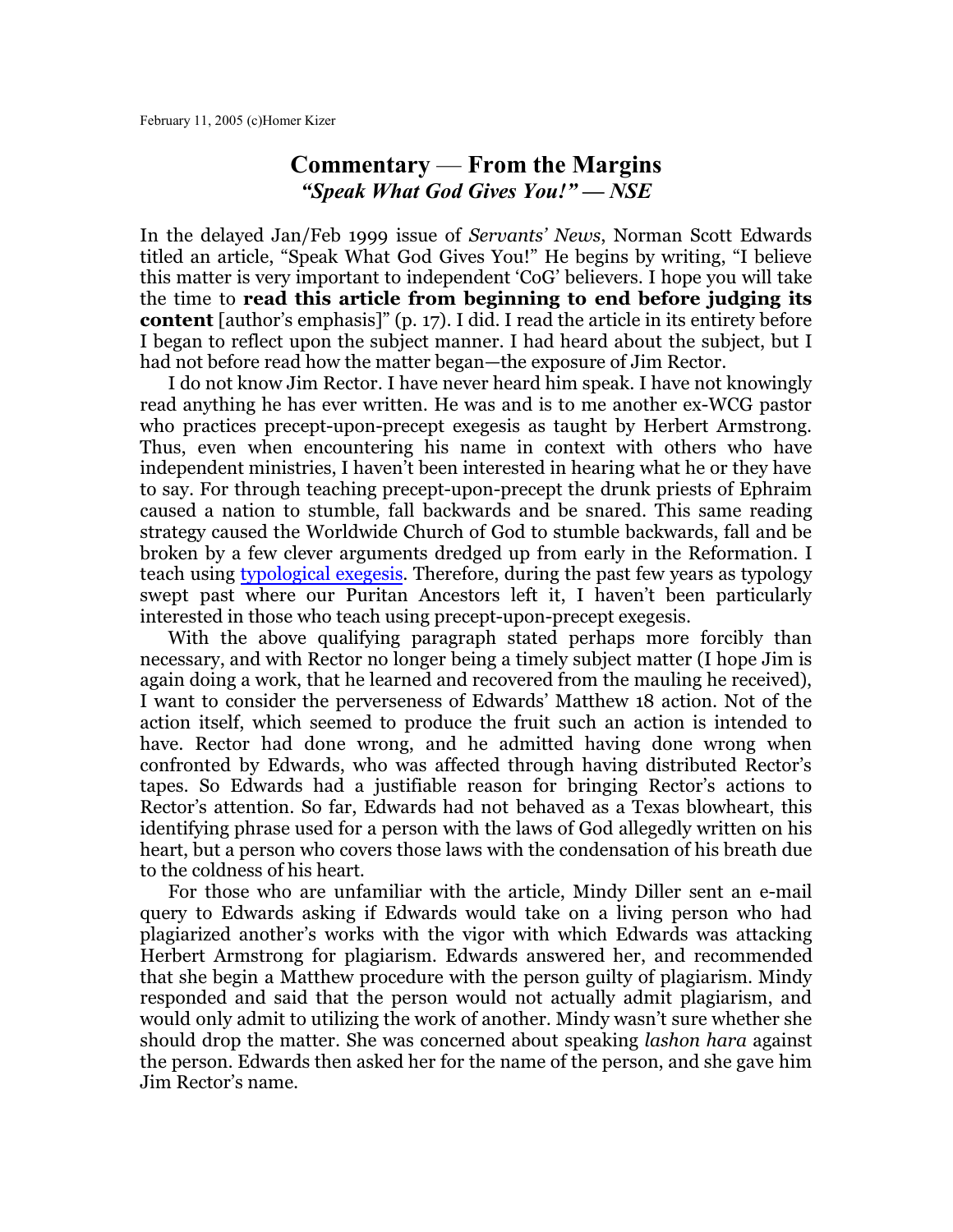Edwards purchased the book Rector allegedly plagiarized, and asked Pam Dewey to read the book and compare it to Rector's tape series on the same subject. She determined that Rector was reading large passages from the book, "changing a word here and there, pausing to add commentary at times" (*SN* 19). Edwards then read the plagiarized book. He writes, "Before I even read any significant amount of Bevere's book, I realized my own Matthew 18 process must begin. I was offended that Jim was doing this" (20). Thus, on March 23, 1999, Edwards sent Rector an e-mail letter, asking that he, Rector, "be the first one to tell [his] mailing list the source [he] used in [his] teaching" (20). Edwards went on to write, "You should probably explain why you did not give the source to begin with, then explain that it was a mistake…we never have to fear doing what is right. Servants News lost some subscribers when I wrote about taking bread and wine more than once a year. More are discontinuing as a result of our writing about Herbert Armstrong. If it turns out that I need to look for something else to do to support my family other than Servants News, I will do it" (20). *If it turns out that I need to look for something else to do to support my family other than Servants News, I will do it*—this line needs remembered, for *Servants' News* failed to support Edwards, who then came up with the SEE program.

On March 28<sup>th</sup>, Rector sent Edwards an apology and a statement of repentance, which wasn't enough for Edwards. So Edwards "informed four of Jim's friends and supporters and they went to him privately" (*SN* 20). And here Edwards' Matthew 18 procedure seems to go awry. Rector had committed an actual crime. He had transgressed copyright law. And Edwards had not informed the copyright holder of this transgression. Rather, he sought to apply an in-house procedure to a criminal matter involving another, without informing the crime's victim of the crime. Edwards makes himself an accessory-after-the-fact to a real crime for which prison time is possible. He shows little love to the victim, the person who authored the plagiarized text, and the fact that Edwards felt offense is legally meaningless, and somewhat morally offensive in itself. Edwards places the offense he felt above the interests of John Bevere, author of *Victory in the Wilderness*. Said bluntly, Edwards' love for himself exceeds the love he has for Bevere, who should have been immediately informed of the plagiarism—and whose responsibility it was to bring a Matthew 18 (or criminal) proceeding against Rector.

Therein lies the taint of the Edwards/Rector affair. Edwards usurps Bevere's authorial rights. His love for himself and his righteousness exceeds the love he has for a personally unknown brother in Christ. Matthew 18 wasn't intended to be a horn blown by Texas blowhearts to boast about their own righteousness, and offenses taken to their sensibilities, but that is what the procedure seems to have become. The procedure outlined in Matthew 18 pertains to actual transgressions of the law, divine and/or civil, that occurs between two brothers in Christ. The procedure is not for "offenses" felt by third parties. Mindy correctly understood the problem: she went to Rector, who didn't really listen to her. Her option was now *lashon hara*, or directly contacting the plagiarized author, which should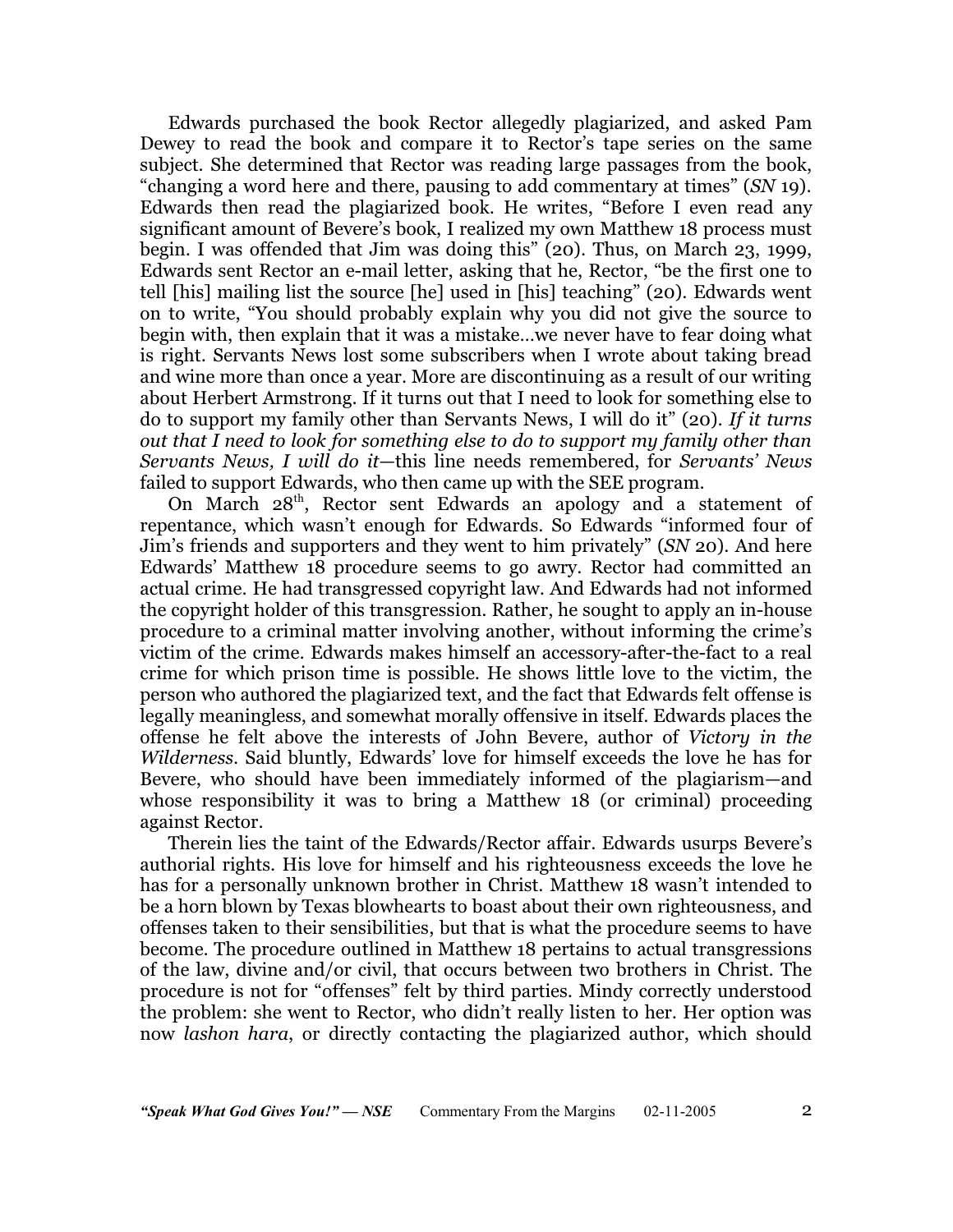have been done. It seems that human love for the author would have dictated contacting the author.

Rector's acknowledgement of his wrong-doing wasn't enough for Edwards, who seemed to smell blood and was going after it. He kept after Rector to tell his mailing list the "whole story." And on April 20, 1999, Jim Rector admitted reading from Bevere's book and said that he would be contacting the publisher and author of the book concerning the incident. He admitted deception, and he wrote, "I was dead wrong in what I did, and I am absolutely resolved that it never happen again" (*SN* 21). The incident was over, almost. In actuality, the incident was just beginning for it wasn't Edwards' writings that Rector had plagiarized. Little more had been accomplished than if Mindy had contacted Bevere, and had brought Rector's use of Bevere's work to his attention. Bevere would, most likely, have sent a letter to Rector addressing the problem with a cease and desist demand.

When is enough enough? This will be a question those of us here at Port Austin will have to address this spring of 2005. Although Edwards hasn't yet acknowledged wrong-doing, he daily comes closer to doing so. If a Texas blowheart hadn't become involved early, Edwards might now see the error of his ways instead of being only one court hearing away from arrest, which would do nothing to restore the losses incurred by the other three trustees. Perhaps the primary reason Edwards isn't today in jail is that avenue removes the possibility of him making financial restitution.

For Edwards, Jim Rector's public humiliation wasn't good enough. Edwards apparently wanted Rector to admit to every incident of plagiarism—and Edwards took what should have been a private proceeding public.

I am convinced that God remains involved in the affairs of His children even as these children mentally enter their spiritual teenage period. So I now find it curious that in a different matter I am doing to an unrepentant Edwards what Edwards did to a staggered Jim Rector. While it is not my intention to defend Rector—apparently what he did was as wrong as he said it was—every person out of love for the other person needs to allow the repentant sinner to save what face as can be saved. Once a person is beaten, a person needs to let the other up. None of us are so pure that we do not need mercy extended to us even after we repent.

Edwards knew what copyright law said about plagiarism this past summer when the music camp, with its intolerable behavior, used the songs of Elizabeth Drieman. He knew, but he used her songs anyway. However, my understanding is that since posting my commentary about Elizabeth, Edwards has offered to return all music and sound tracks to her. A late offer? Certainly, but better late than never. And for this he needs acknowledged.

What remains to be returned is about \$300,000 to the other three trustees. I suspect, though, that Edwards will plead some form of intentional vagueness about whether he really owes that much. Today, he owes his liberty to the charity of the other three trustees.